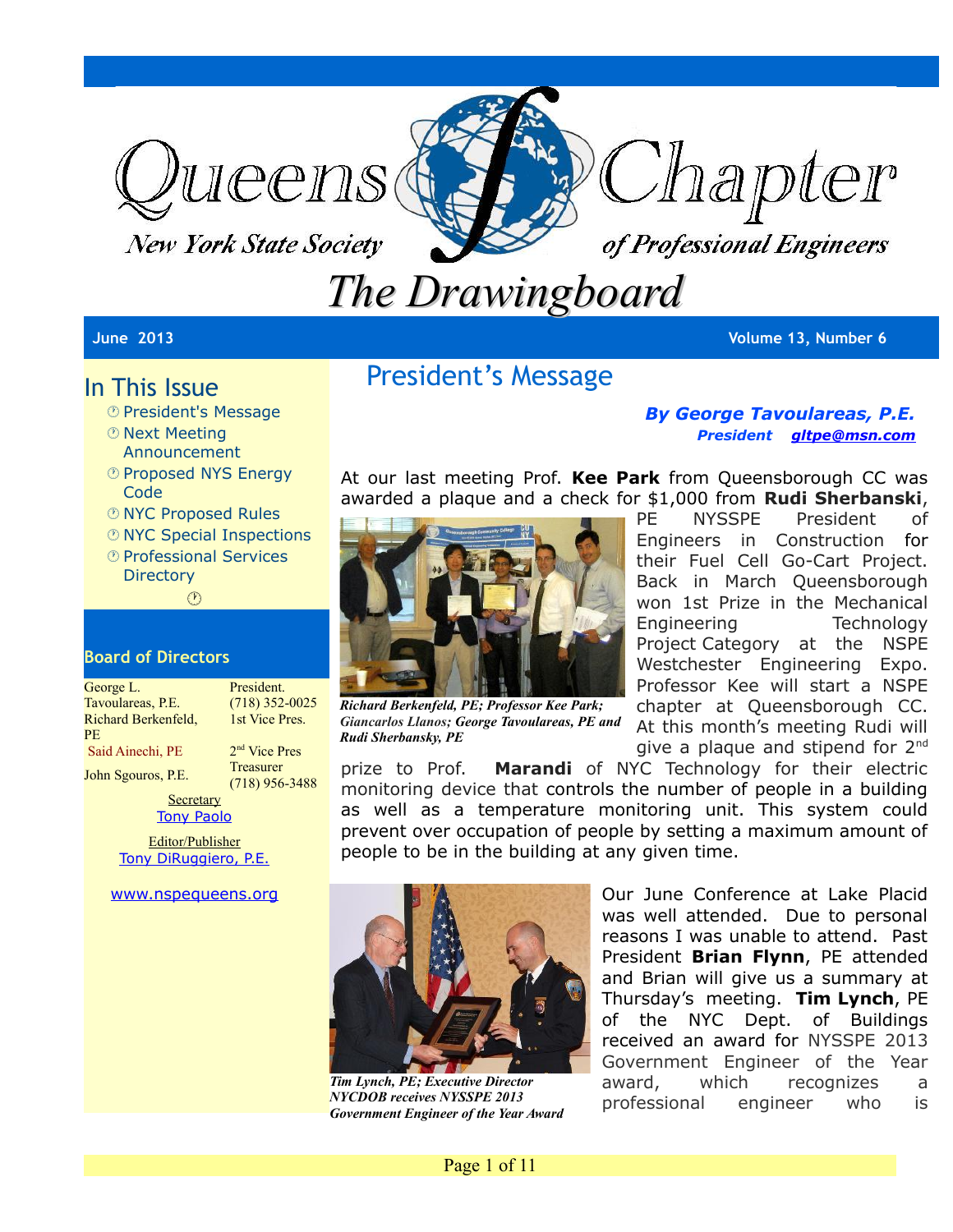### **Immediate Past Presidents**

| Chris Petallides.<br>P.E. | 2008/2010<br>2004/2005<br>1998/2000 |
|---------------------------|-------------------------------------|
|                           | $(718)$ 961-4342                    |
| <b>Brian Flynn</b>        | 2006/2008                           |
| P.E.                      | $(718)$ 707-0416                    |
| John Zurita,              | 2002/2003                           |
| P.E.                      | $(718) 756 - 0320$                  |
| Sal Galletta,             | 2000/2002                           |
| P.E.                      | $(212)$ 788-8199                    |
| Joel Miele, Jr.,          | 1996/1998                           |
| P.E.                      | $(718) 894 - 2222$                  |
| Chris Sideris,            | 1994/1996                           |
| P.E.                      | $(718)$ 224-9091                    |
| Robert Lo Pinto,          | 1990/1992                           |
| P.E.                      | $(718) 746 - 7122$                  |

#### **Directors 2008-2010**

| <b>Gregory Georges, PE</b> | $(718)$ 274-4800   |
|----------------------------|--------------------|
| Mike Karantinidis,         | $(718)$ 482-0800   |
| P.E.                       |                    |
| John Kepertis, P.E.        | $(718)$ 343-6989   |
| Saeed Ainechi, P.E.        | $(718) 544 - 7878$ |
| Issam Aburafeh, P.E.       | $(718)$ 276-9200   |

#### **Directors 2008-2009**

| James Manoussoff.<br>P.E. |                    |
|---------------------------|--------------------|
| Bernard Haber, P.E.       | $(718)$ 224 2146   |
| Eliot Shapiro, P.E.       | $(516) 791 - 2300$ |
| Xenophon Caviris,<br>P.E. | $(516) 752 - 1687$ |
| Peter Boudouvas,<br>P.E.  | $(212)$ 594-4340   |
| Robert Weiner, P.E.       |                    |

employed in the public sector. Tim has given numerous seminars over the years to the Chapter and was one of the engineers who inspected the dangling crane ON  $57<sup>TH</sup>$  Street in Manhattan after super storm Sandy. You can read more about Tim by going to:

[http://nysspe.wordpress.com/2013/06/17/the-new-york-state](http://nysspe.wordpress.com/2013/06/17/the-new-york-state-society-of-professional-engineers-awards-timothy-lynch-pe-government-engineer-of-the-year/)[society-of-professional-engineers-awards-timothy-lynch-pe](http://nysspe.wordpress.com/2013/06/17/the-new-york-state-society-of-professional-engineers-awards-timothy-lynch-pe-government-engineer-of-the-year/)[government-engineer-of-the-year/](http://nysspe.wordpress.com/2013/06/17/the-new-york-state-society-of-professional-engineers-awards-timothy-lynch-pe-government-engineer-of-the-year/)

The number 7 subway extension project won the 2013 construction project of the year. [The No. 7 Subway Line Extension](http://www.youtube.com/watch?v=ugFZSPcJWTU) will provide transit access to the West Side of Manhattan, including the Jacob Javits Convention Center, by extending the No. 7 Line westward from its current terminus at Times Square to a new station being constructed at 34<sup>th</sup> Street and Eleventh Avenue. It will help to stimulate economic growth and continuing development of the area. The Hudson Yards Development Corporation is overseeing the program. This is a significant award for the No. 7 Line Extension Project." said Dr. **Michael Horodniceanu, PE**, President of MTA Capital Construction and a member of our Chapter. "It recognizes the aptitude of our contractors and construction management team in the face of complex challenges." You can read more about the project by going to: [http://nysspe.wordpress.com/2013/05/23/the](http://nysspe.wordpress.com/2013/05/23/the-new-york-state-society-of-professional-engineers-to-award-the-2013-construction-project-of-the-year-to-mtas-7-subway-line-extension-project/)[new-york-state-society-of-professional-engineers-to-award-the-](http://nysspe.wordpress.com/2013/05/23/the-new-york-state-society-of-professional-engineers-to-award-the-2013-construction-project-of-the-year-to-mtas-7-subway-line-extension-project/)2013-construction-project-of-the-year-to-mtas-7-subway-line[extension-project/](http://nysspe.wordpress.com/2013/05/23/the-new-york-state-society-of-professional-engineers-to-award-the-2013-construction-project-of-the-year-to-mtas-7-subway-line-extension-project/)

The Good Samaritan Act A 4380-A (Englebright), S 3942 (Hannon) will help shield license design professional from lawsuits for volunteering and assisting the public in a declared emergency or catastrophe. The American Institute of Architects (AIA) has taken the lead and has sponsored legislation in both the assembly and senate. The legislation is on the table and we hope we can get it passed as the legislative session comes to an end. You can read more about the legislation by going to <http://open.nysenate.gov/legislation/bill/S3942-2013>. We need you to write the governor, your NY State assemblyman and NYS senator and tell them to pass the bill.

Mayor **Mike Bloomberg** has compiled a report on how NYC can become A More Stronger Resilient New York. You can read the 445 page report by going to

<http://www.nyc.gov/html/sirr/html/report/report.shtml>

Paul Vallone is running in the 19<sup>th</sup> City Council district and will be at our meeting to discuss his candidacy. We urge all members to come to our meeting to meet the candidate. We need to be politically involved. I urge you to attend our general membership meeting on June 27, 2013.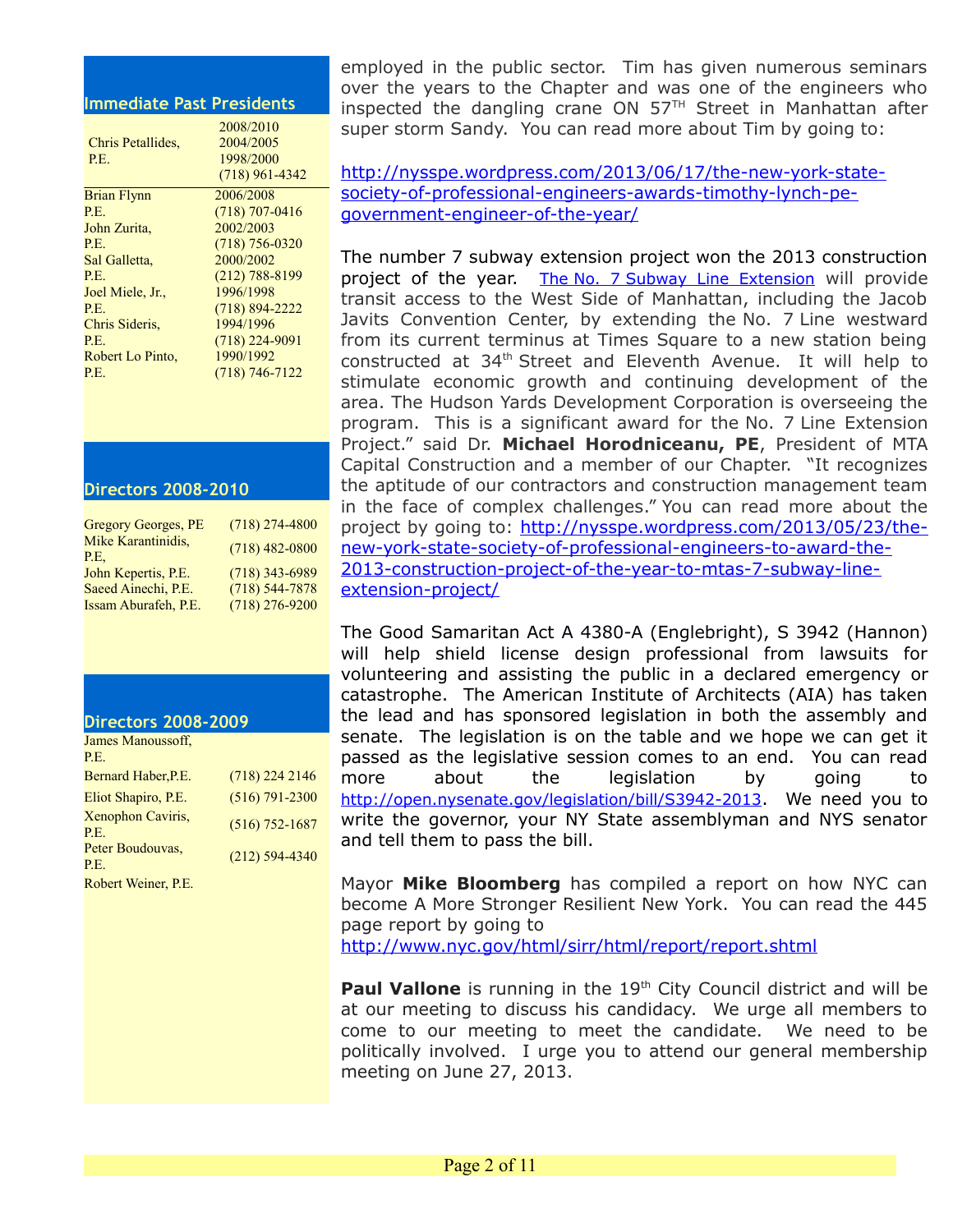### Next General Membership Meeting

The next general membership meeting will be held on Thursday June 27,2013 at 6:00pm. at 422 Weaver Ave in Ft. Totten, NY. 1PDH 6:00pm-6:45pm dinner 6:45pm-7:00 general membership meeting including award ceremony 7:00pm-7:55pm roundtable discussion with Peter Vallone 8:00pm- 8:55pm

Admission is free

### **Speaker: Jacinda Collins, PE**

Mid-Atlantic Regional Engineer American Institute of Steel Construction 1020 16th Street, NW - Suite 320 Washington, DC 20036

### **Topic: Harnessing the Power of AISC Design Guides**

Structural Engineers are called upon to tackle tough analytical problems every day and AISC has many resources available to make that job a little bit easier. This one hour presentation willfamiliarize you with the great technical resources available in the AISC Design Guide Series. We will review the Design Guide Series paying particular attention to the Design Guides that cover floor vibrations (DG#11), serviceability (DG#3), retrofit and rehabilitation of existing structures (DG#15), and design of industrial buildings (DG#7). The session will also include a general review of all AISC Design Guides, including the newest ones on column base plates, steel plate shear walls, welding, and fire.

1PDH certificate will be given at the lecture.

### New Edition of the Energy Conservation Construction Code of NYS - July 2013

Sometime in July 2013 (the official date has not yet been determined), the next edition of the Energy Conservation Construction Code of NYS will become effective. It will be based on the 2012 IECC, and ASHRAE 90.1-2010 will be a reference standard and alternative compliance method. It will be applicable to commercial buildings, which includes residential buildings beyond the definition of Residential Building in the Energy Code (e.g. - 4 stories or greater, dormitories, hotels/motels, etc.). The New York State Energy Code will be divided in two parts: an energy code for residential buildings (New York State Residential Energy Code) and an energy code for commercial buildings (New York State Commercial Energy Code).

There is a draft rule that is open to public comment right now. The draft rule summary is as follows... The NYS Residential Energy Code will consist of: Chapters 1-4 & 6 of the 2010 ECCCNYS, as amended by Chapter 1 of the publication entitled the "2013 Supplement to the NYS Energy Conservation Construction Code" ("2013 Supplement"); and the reference standards in 19 NYCCR section 1240.3(b). The NYS Commercial Energy Code will include Chapters C2, C3, and C4 of the 2012 IECC; Chapter 1 of the 2010 ECCCNYS, as amended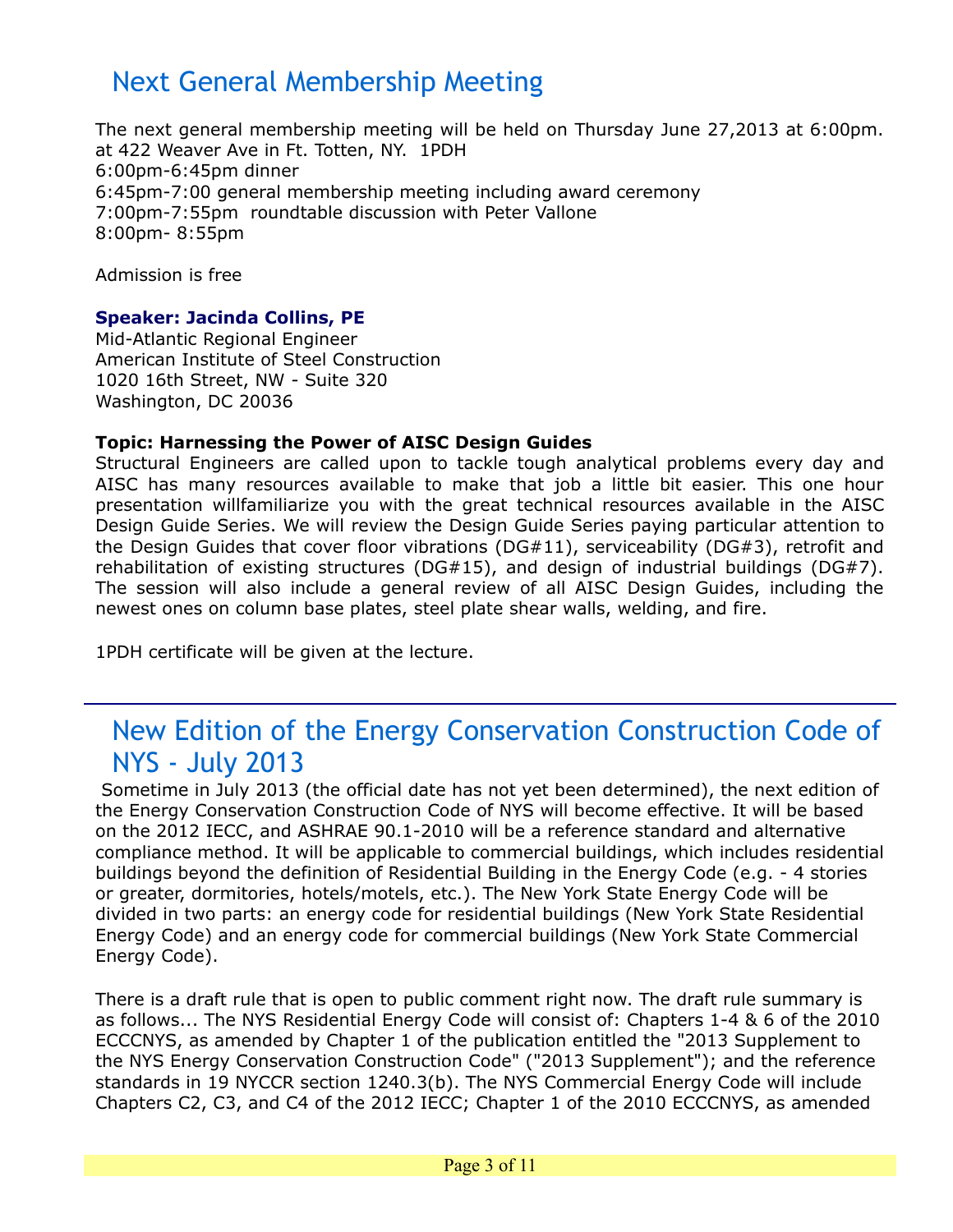by the "2013 Supplement"; ASHRAE 90.1-2010, as amended by Chapter 3 of the "2013 Supplement"; and the reference standards in 19 NYCCR section 1240.3(c). NOTE: The draft rule has not yet been proposed or adopted, and the Energy Code has not yet been amended in the manner described above. The following are the links to the draft rule text and the draft 2013 Supplement:

[www.dos.ny.gov/DCEA/pdf/EnergyRulText\\_SUPP04152013\\_draft.pdf](http://r20.rs6.net/tn.jsp?e=0014O2fpu8Cj23clvsngo9fHCHaunDpwPWQFIbDgfSEeKAHwk_eXCcPre3sec3H-udDJ-17KtKLwwCTWF_luTRBMp89MLEA6unkPhvihTS9pkhBvajFw69sBs8qAd73XJ0HHPr1kMFyn4gOZjoc_kjBDkuFaoSzyj_1f0t6XozKsa2fTKDf9QPYQg==) and [www.dos.ny.gov/DCEA/pdf/RuleText03052013\\_Part1240draft.pdf](http://r20.rs6.net/tn.jsp?e=0014O2fpu8Cj23MoOzh7uvv8r7csGx_zH2iCPnFAj0605vWALV5RcId5onQHZI_cGEq-REqQXn7k341wqV8uRWrBJFomr8mLPeamSzg4OB70fdlO0lyNyjSMbigIuaRg1gBPBnTm9xbbybicsIMq2F7-DNB4XbqIMiCIP8_qp7y0hhISKaG4pUxVg==).

The proposed edition is still subject to a public comment period, on which everyone is able to and is encouraged to comment. The announcement of the public comment period will hopefully be out soon. After such comments, approval, and adoption, the new edition will then be provided with an effective date.

If you have suggestions on how the draft rule could be improved or suggested alternatives that DOS could consider, or any other comments on the draft rule, please contact **Mark Blanke**, PE, Assistant Director for Code Development, at (518)-474-4073 or at [Mark.Blanke@dos.ny.gov](mailto:Mark.Blanke@dos.ny.gov). The NYS Department of State Code Enforcement & Administration has advised that because of the many corrections needed to be made to the IECC and the tight timeframe to the effective date, any projects that are slated to be permitted around July 2013 and soon after, architects and engineers might want to consider utilizing the ASHRAE-90.1-2010 standard as an alternative to compliance.

New editions of the remaining NYS Code documents: While there is no official adoption or effective date given yet for the remainder of the next editions of the NYS Codes, it is anticipated that those will most likely become effective by May 2014. More information will follow on the update of the other code documents. These editions will be based on the 2009 and 2012 I-Codes, with NYS enhancements.

### NYC RULES UPDATE

**Proposed Rules Governing the City of New York can be viewed at:**

### **<http://www.nyc.gov/html/nycrules/html/proposed/proposed.shtml>**

Proposed NYC rules can be read at the above address. Please email me your comments regarding any of the rules.

Several years ago the NYC DOB allowed tradespeople to perform special inspections for fire alarm, emergency power systems, drywell, and sprinkler/standpipe. NYSSPE has filed a complaint with the State Education Department for illegal practice.

### Website of the Month

<http://www.mta.info/capital/future/extension.php>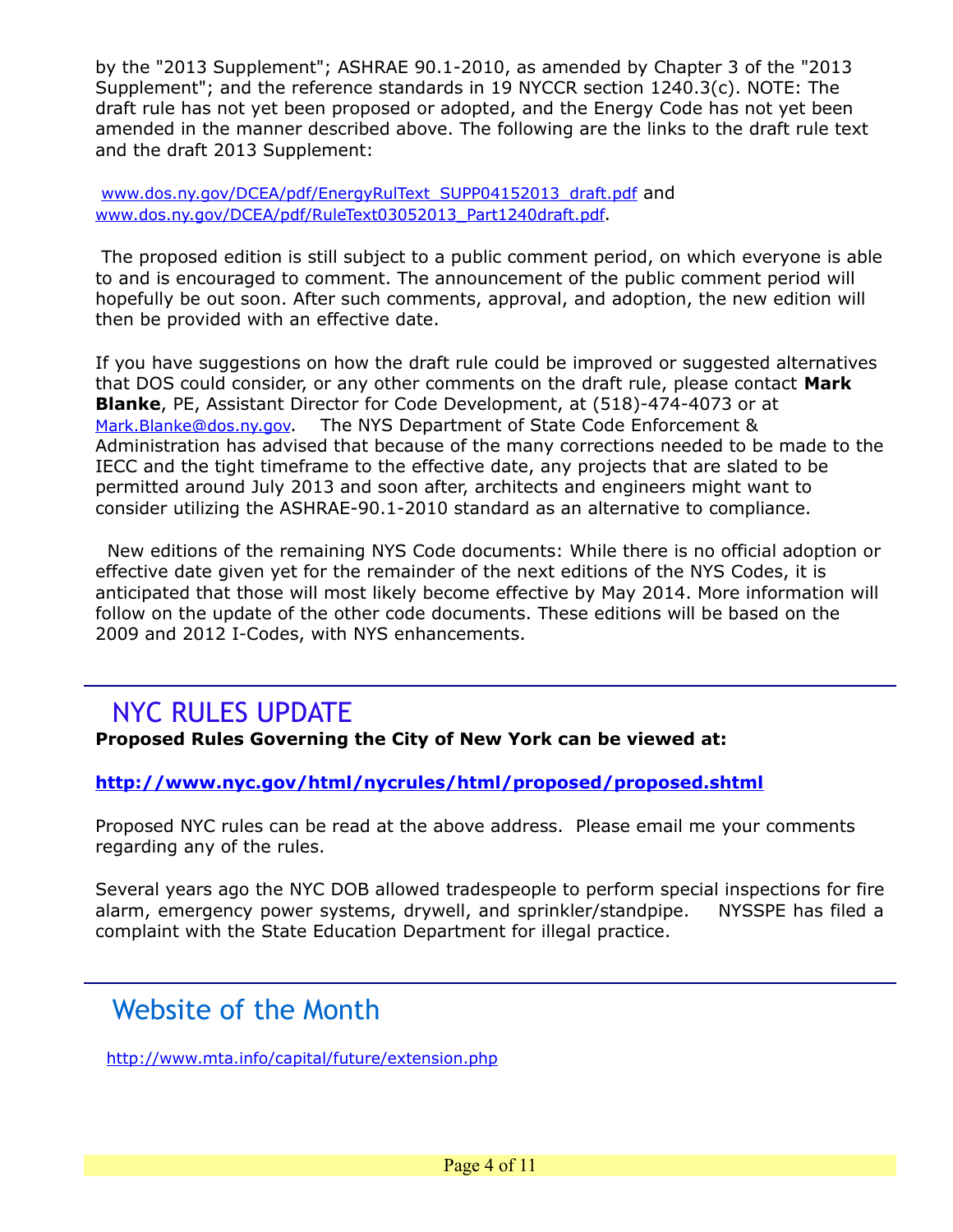### **KRISS, KRISS & BRIGNOLA, LLP**

Mark C. Kriss **Charles T. Kriss** Dominick J. Brignola

Service by Electronic Means or Facsimile is Not Accepted

**Attorneys at Law** 350 Northern Boulevard Albany, New York 12204

Telephone (518) 449-2037 Facsimile (518) 449-7875 E-mail: office@krisslaw.com

May 15, 2013

**OF COUNSEL** 

Laurine A. Bermudez

Mr. Donald Dawson Director of Inspections **New York State Education Department** Office of Professional Discipline 250 Veterans Memorial Highway **Room 3A-15** Hauppauge, New York 11788

VIA FIRST CLASS MAIL AND ELECTRONICALLY TRANSMITTED conduct@mail.nysed.gov

**Re: NYC Special Inspection Agencies** 

Dear Mr. Dawson:

I am writing to you on behalf of the New York State Society of Professional Engineers, Inc. (NYSSPE) and its more than 1,500 member professional engineers with respect to allegations of illegal practice of professional engineering by numerous entities in the City of New York as detailed below. NYSSPE represents professional engineers (totaling more than 25,000 licensees in New York State) practicing in all disciplines (civil, structural, mechanical, electrical, geotechnical, environmental, etc.) and practicing in all practice settings (private sector consulting, industry, government, and education).

Pursuant to New York State Education Law (with the limited exception of some grandfathered general business corporations - see NYS Education Law § 7209 (6)), general business corporations and other business entities, such as limited liability companies, cannot offer to provide or provide professional engineering services – see NYS Education Law § 6512. Notwithstanding the clear import of § 6512, a local New York City rule for special inspections (1 RCNY§101-06 (c) (6)) is regularly misconstrued to suggest that general business corporations can qualify as Special Inspection Agencies simply by having a full time registered design professional in charge. In fact, it is our understanding that a special inspection agency must possess either a Certificate of Authorization issued pursuant to NYS Education Law § 7210 or be a professional engineer doing business as a sole proprietor. Please advise as to OPD's view on this matter.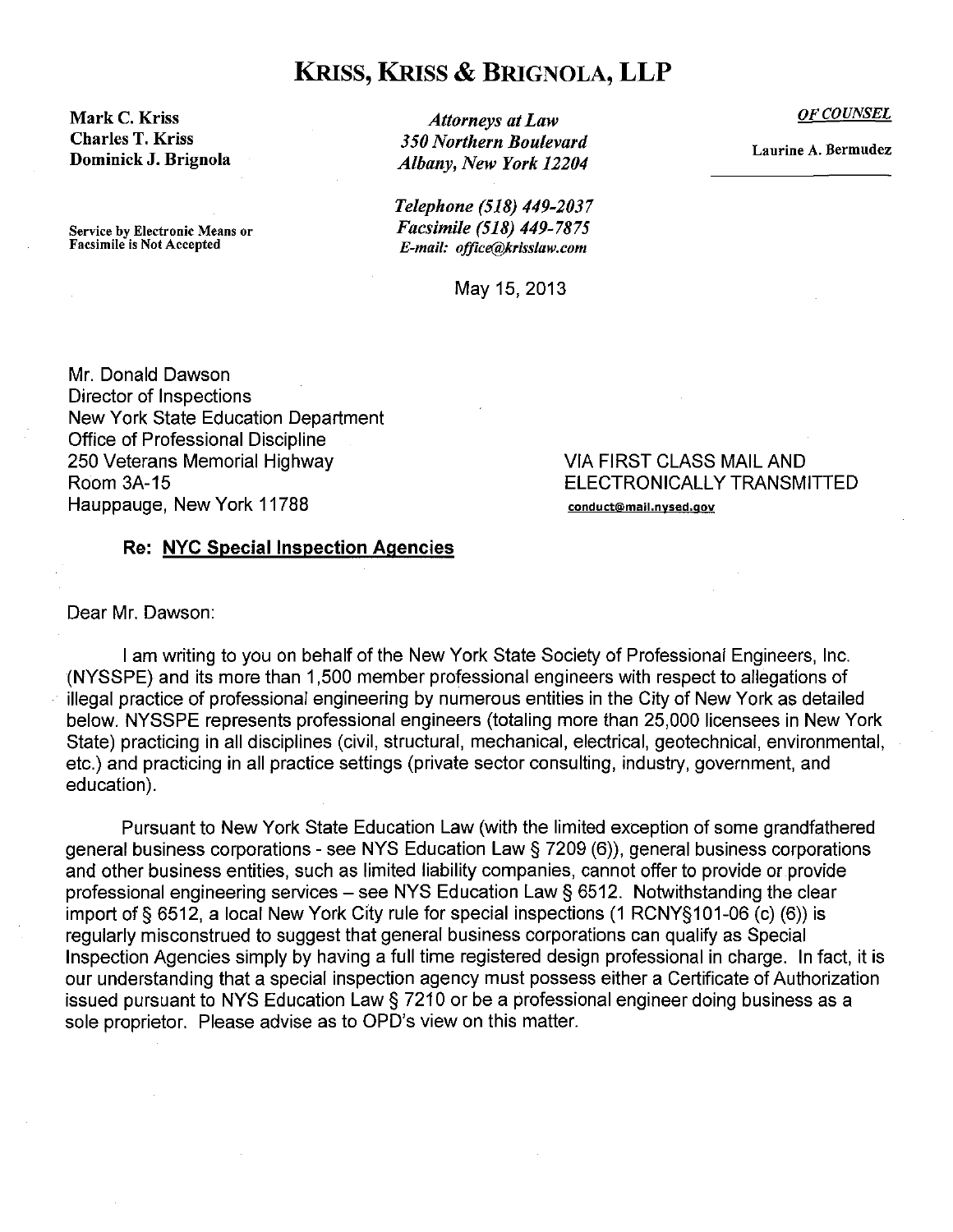Notwithstanding the foregoing requirement, the language of the local rule fails to afford adequate warning respecting the inability of general business corporations and limited liability companies (excluding grandfathered corporations) to offer to provide special inspections. In fact the first sentence, with its reference to a full time "registered design professional" in charge, is quite misleading. While registered architects and architectural firms can perform special inspections, with some exceptions, other design professionals such as landscape architects and land surveyors cannot. Moreover and more importantly, assuming our understanding is accurate, except for a limited number of grandfathered entities, under no circumstances can a general business corporation, or other business entity, qualify as a special inspection agency. The first sentence can easily be misconstrued to suggest that general business corporations can qualify as Special Inspections Agencies by having a full time registered design professional in responsible charge.

It is important to note that the Office of the Professions has already issued a letter opinion dated August 20, 2009, which unequivocally substantiates that all of the special inspections embraced by the New York City Rule should be preformed by appropriately licensed design professionals. A copy of said letter signed by the Jane Blair, PE, Executive Secretary for the State Board for Engineering and Land Surveying and Robert Lopez, RA, Executive Secretary for the State Board for Architecture is enclosed herein. Also herewith is a partial compilation of special inspection agencies which warrant investigation and possible remedial action based on the forgoing analysis.

Finally, for your convenience, I have enclosed a copy of the 1 RCNY § 101-06. In light of the breath of the problem outlined above, NYSSPE urges your prompt investigation.

Respectfully submitted,

put &

Mark C. Kriss Legislative and Legal Counsel **New York State Society of Professional** Engineers, Inc.

MCK:tlm Encls. ccs: (w/encls – via electronic transmission only)

- Jane Blair, PE
- Robert Lopez, RA
- Anthony Fasano, PE
- Rudi Sherbansky, PE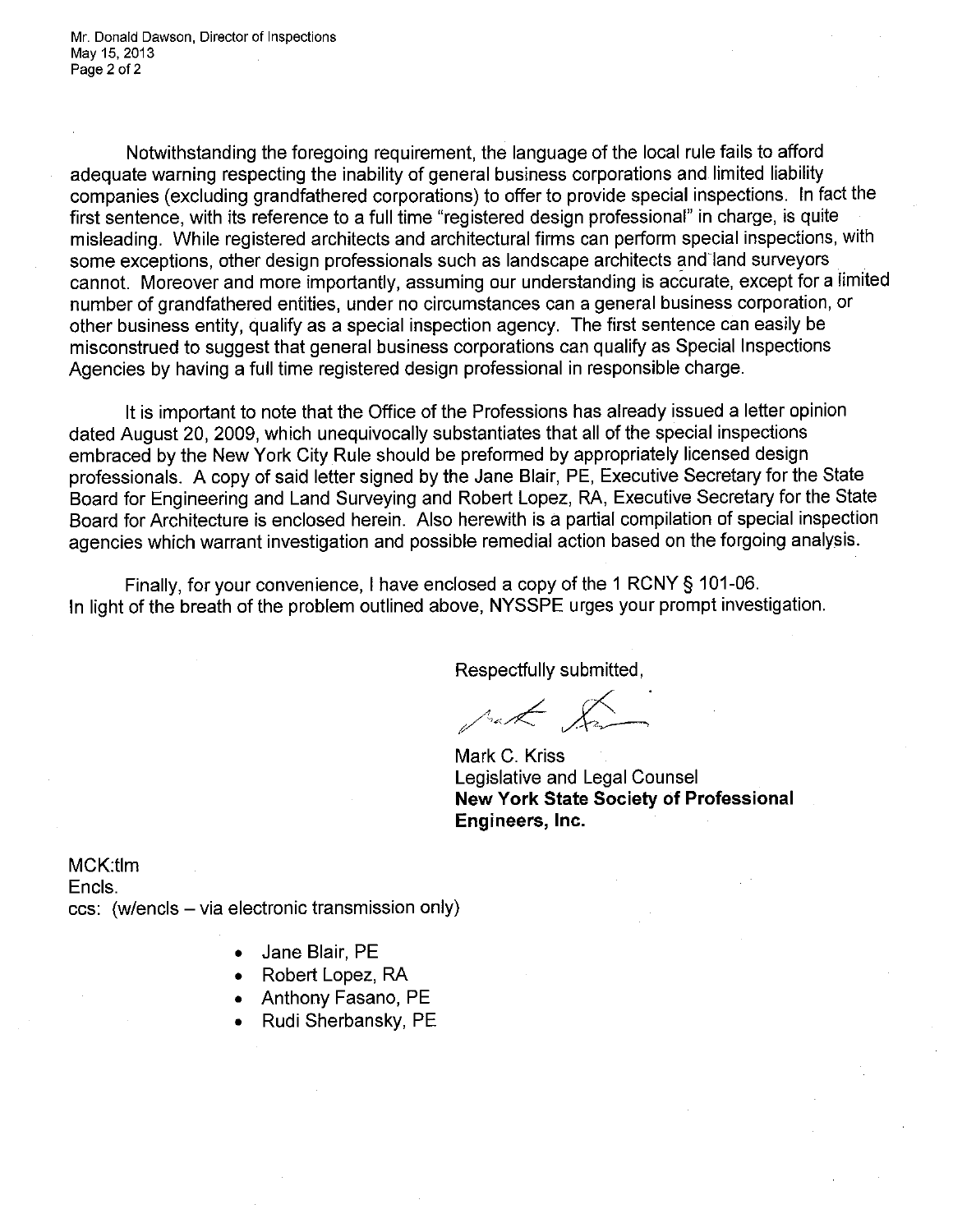

**SEMBREA** ASSESS

#### THE STATE EDUCATION DEPARTMENT / THE UNIVERSITY OF THE STATE OF NEW **YORK**

OFFICE OF THE PROFESSIONS 89 WASHINGTON AVENUE ALBANY, NY 12234-1000

**State Board for Architecture** Tel. 518-474-3817 Ext. 110 Fax 518-486-2981

E-mail: archbd@mail.nvsed.gov Web: www.op.nysed.gov

State Board for Engineering and Land Surveying Tel. 518-474-3817 Ext. 140 Fax 518-473-6282

E-mail: enginbd@mail.nvsed.gov

**August 20, 2009** 

Mr. Constadino "Gus" Sirakis Acting Director of Engineering Technical Affairs New York City Department of Buildings 280 Broadway, 7<sup>th</sup> Floor New York, New York 10007

**RE:** Special Inspections

Dear Mr. Sirakis:

We write as a follow-up to our May 2009 conference call where we discussed the Department of Buildings' adoption of new Section 101-06 to Subchapter A of Chapter 100 of Title 1 of the Official Compilation of the Rules of the City of New York, regarding special inspections and the qualification of these special inspectors.

The New York State Education Department - Office of Professions (Department) and the State Boards for Engineering & Land Surveying and Architecture have reviewed Section 101-06 and also Chapter 17 - Structural Tests and Special Inspections from the 2008 New York City Building Code provided by you subsequent to our conference call in May.

After a careful review of the above documents and lengthy discussion, the State Board of Engineering and Land Surveying at their June 2009 Board meeting, voted unanimously to recommend to the Department that the Special Inspections as defined in Chapter 17 and Section 101-06 of the Rules on the City of New York fall within the scope of practice for engineers as defined in Education Law, Articles 145. Likewise, the State Board for Architecture at their July 2009 Board meeting, also voted unanimously to recommend to the Department that the Special Inspections as defined in Chapter 17 and Section 101-06 of the Rules on the City of New York fall within the scope of practice for architects as defined in Education Law, Articles 147. With unanimous support from the Boards, and consultation with our attorneys and senior management within the Department, we believe that all special inspections as currently defined should be performed by the appropriate licensed (and currently registered) design professional.

We applaud the efforts of the NYC Department of Buildings to put in place consistent standards for the qualification of Special Inspectors that will enhance public safety and the integrity of the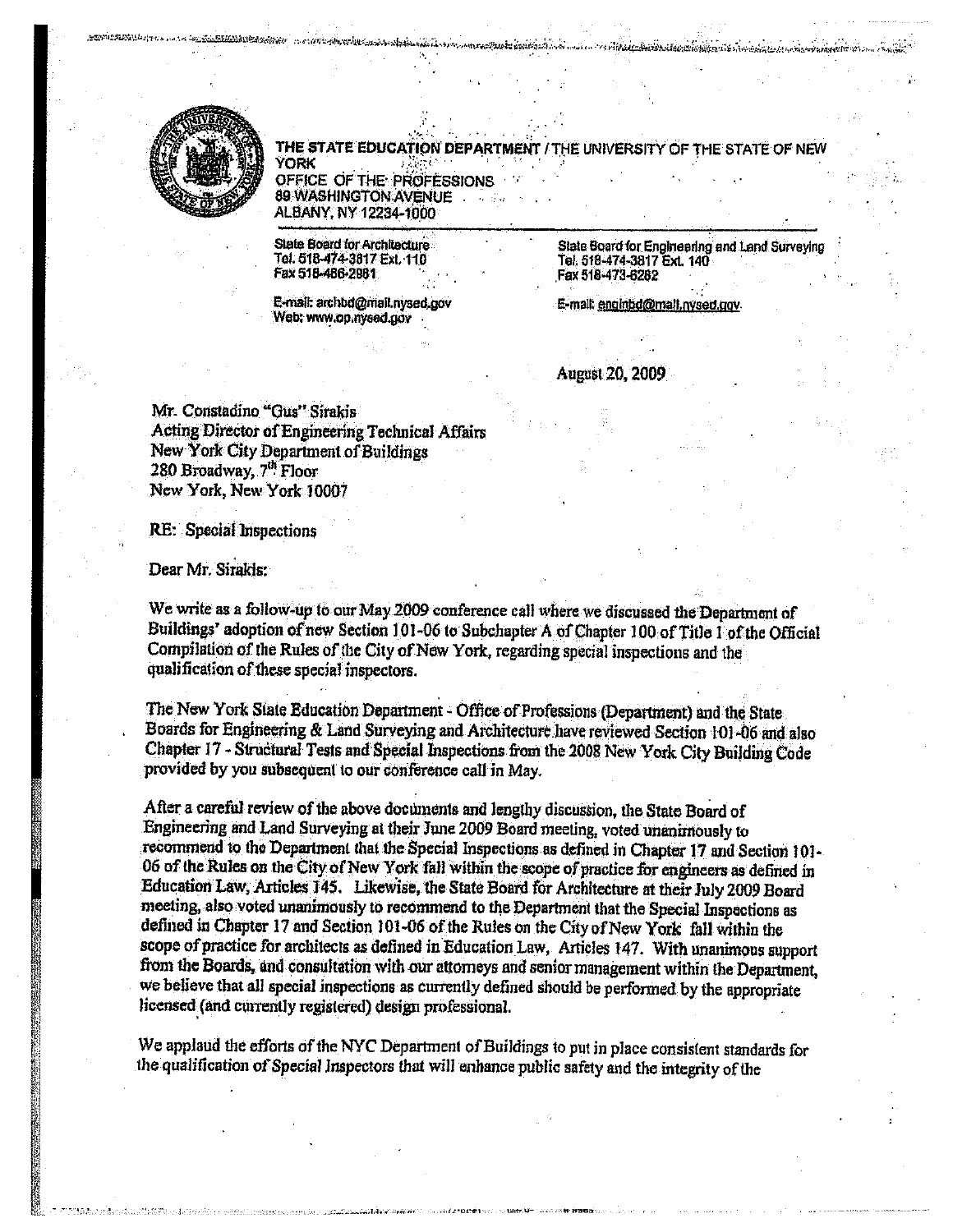construction process. Specific qualifications will help to ensure that the Special Inspectors have the appropriate knowledge, expertise, and experience, to perform this very critical step in the design and construction process and support the requirement that they sign and seal the Technical Report -Statement of Responsibility document.

We appreciate the opportunity to discuss this very important scope of practice issue related to the design professions and look forward to future discussions on issues where we may work together to further enhance the protection of the public.

If you have any questions, please do not hesitate to contact me or Robert Lopez at the contact information provided above.

Sincerel

Jane Blair, PE **Executive Secretary** 

Robert Lopez, RA **Executive Secretary** 

-ኮዩዝ (ሪቴሪ)

C: Frank Munoz - Associate Commissioner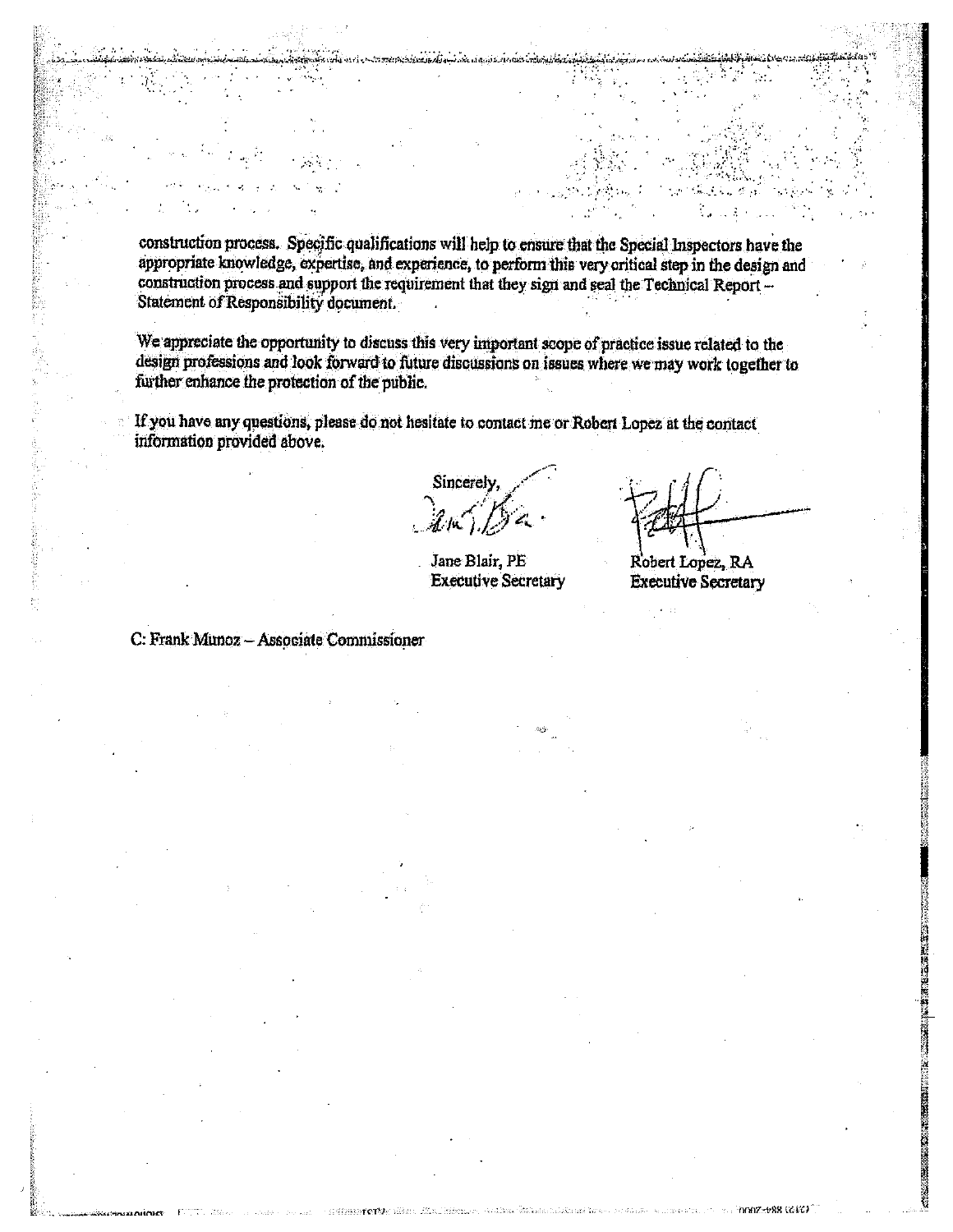## Professional Services Directory

The Queens Chapter of the NYSSPE recommends the advertisers listed below for their respective products or services. However,the Queens Chapter does not take responsibility for these advertisers products or services.

| F&BCS<br>Miles Fisher, P.E.<br><b>Fire and Building Code Services, Inc.</b><br>10 East Merrick Road, Suite 308<br>Valley Stream, New York 11580<br>Tel: 516-256-7780, Ext. 201<br>Fax: 516-256-7783<br>Cell: 516-779-7295<br>E-mail: miles@firecodeservices.com | SHAPIRO ENGINEERING, P.C.<br>ENVIRONMENTAL ENGINEERING . ENVIRONMENTAL LABORATORY<br>ELLIOT J. SHAPIRO, P.E.<br>Chairman, Board of Directors<br>ROBERT A. LO PINTO, P.E.<br>President<br>181 SOUTH FRANKLIN AVE., SUITE 305<br>VALLEY STREAM, NEW YORK 11581-1101<br>516 791-2300<br>(FAX) 516 791-0782<br>Email: shapiroengineers@worldnet.att.net |
|-----------------------------------------------------------------------------------------------------------------------------------------------------------------------------------------------------------------------------------------------------------------|-----------------------------------------------------------------------------------------------------------------------------------------------------------------------------------------------------------------------------------------------------------------------------------------------------------------------------------------------------|
| Tel: 718-544-5105<br>Fax: 718-544-0031                                                                                                                                                                                                                          | ISSAM M. ABOURAFEH, P.E.<br>PROFESSIONAL ENGINEER                                                                                                                                                                                                                                                                                                   |
| <b>JOSEPH HOROWITZ</b><br><b>Professional Engineer</b>                                                                                                                                                                                                          |                                                                                                                                                                                                                                                                                                                                                     |
| ENVIRONMENTAL CONSULTING<br>ENVIRONMENTAL PROJECT MANAGEMENT                                                                                                                                                                                                    | <b>ENGINEERS</b><br>ARCHITECTS<br><b>PLANNERS</b><br>123-23 B2 AVE                                                                                                                                                                                                                                                                                  |
| 76-06 137 <sup>TH</sup> Street<br>Flushing, NY 11367                                                                                                                                                                                                            | KEW GARDENS NY 11415<br>EMAIL: ISSAM@IMA-ARCHITECTS.COM TEL (718) 268-8600<br>FAX (718) 793-5247                                                                                                                                                                                                                                                    |
| A&A Consulting Engineers, P.C.                                                                                                                                                                                                                                  | Membe<br><b>MetLife</b><br><b>County</b><br>MDRT <sup>z</sup><br><b>Emil F. Cicchetti</b>                                                                                                                                                                                                                                                           |
| SAM S. AINECHI, M.S., P.E.<br>Licensed Professional Engineer                                                                                                                                                                                                    | Registered Representative<br>1044 Northern Blvd, Suite 200<br><b>Investment Adviser</b><br>Roslyn, NY 11576<br>Representative<br>Tel (516) 686-7127<br><b>President's Conference</b><br>Main (516) 686-7000<br>Fax (516) 686-7250<br>Cell (516) 849-0611<br>ecicchetti@metlife.com                                                                  |
| 125-10 Oueens Blvd.<br>Suite 318, Silver Towers<br>Tel. 718-544-7878<br>Fax: 718-544-7884<br>Kew Gardens, NY 11415                                                                                                                                              | www.northcoast.metlife.com<br>Metropolitan Life Insurance Company (MLIC), New York, NY 10166.<br>Securities and investment advisory services offered by MetLife Securities, Inc. (MSI) (FINRA/SIPC),<br>a registered investment advisor. MLIC and MSI are MetLife Inc. companies.                                                                   |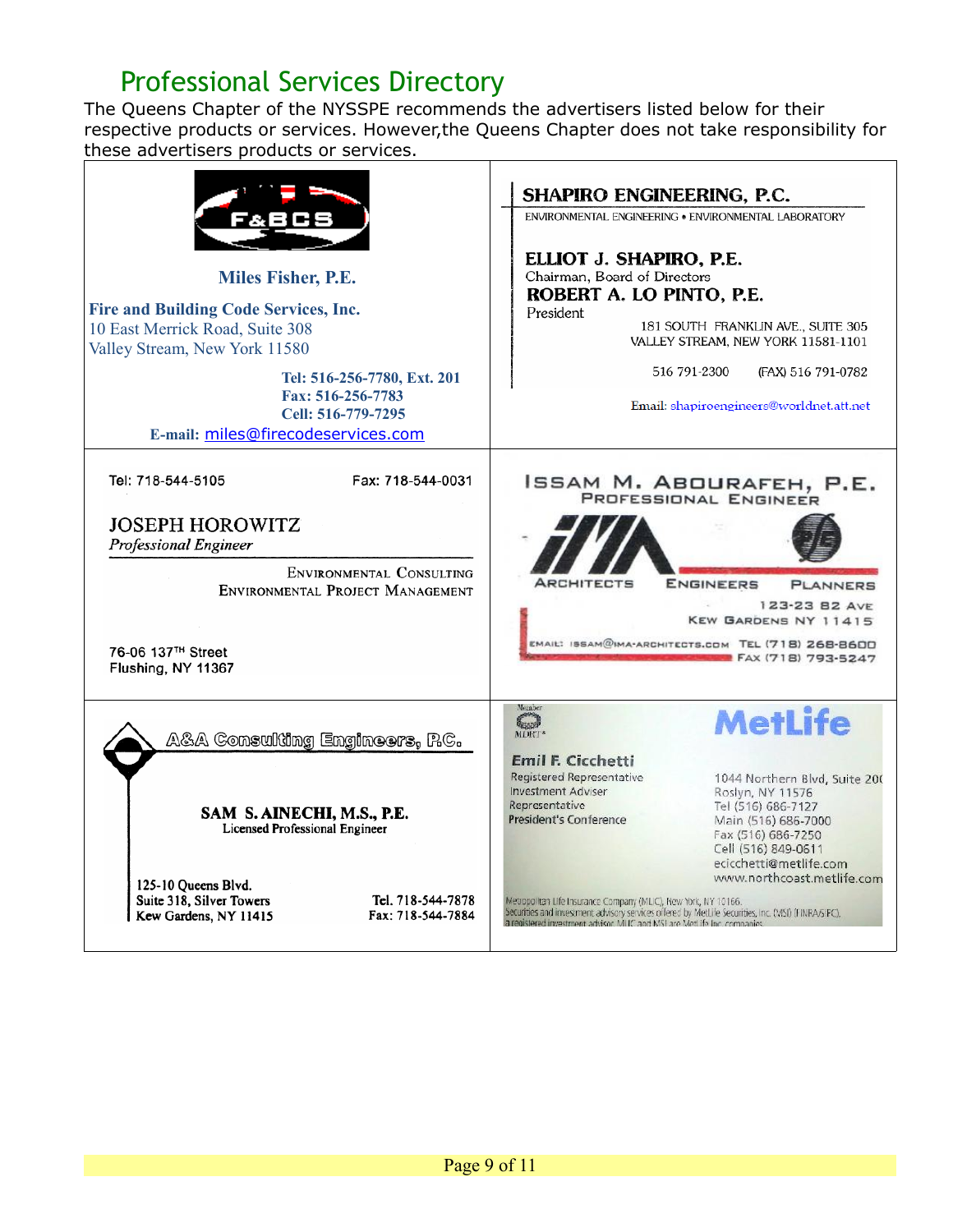The Queens Chapter of the NYSSPE recommends the advertisers listed below for their respective products or services. However,the Queens Chapter does not take responsibility for these advertisers products or services.